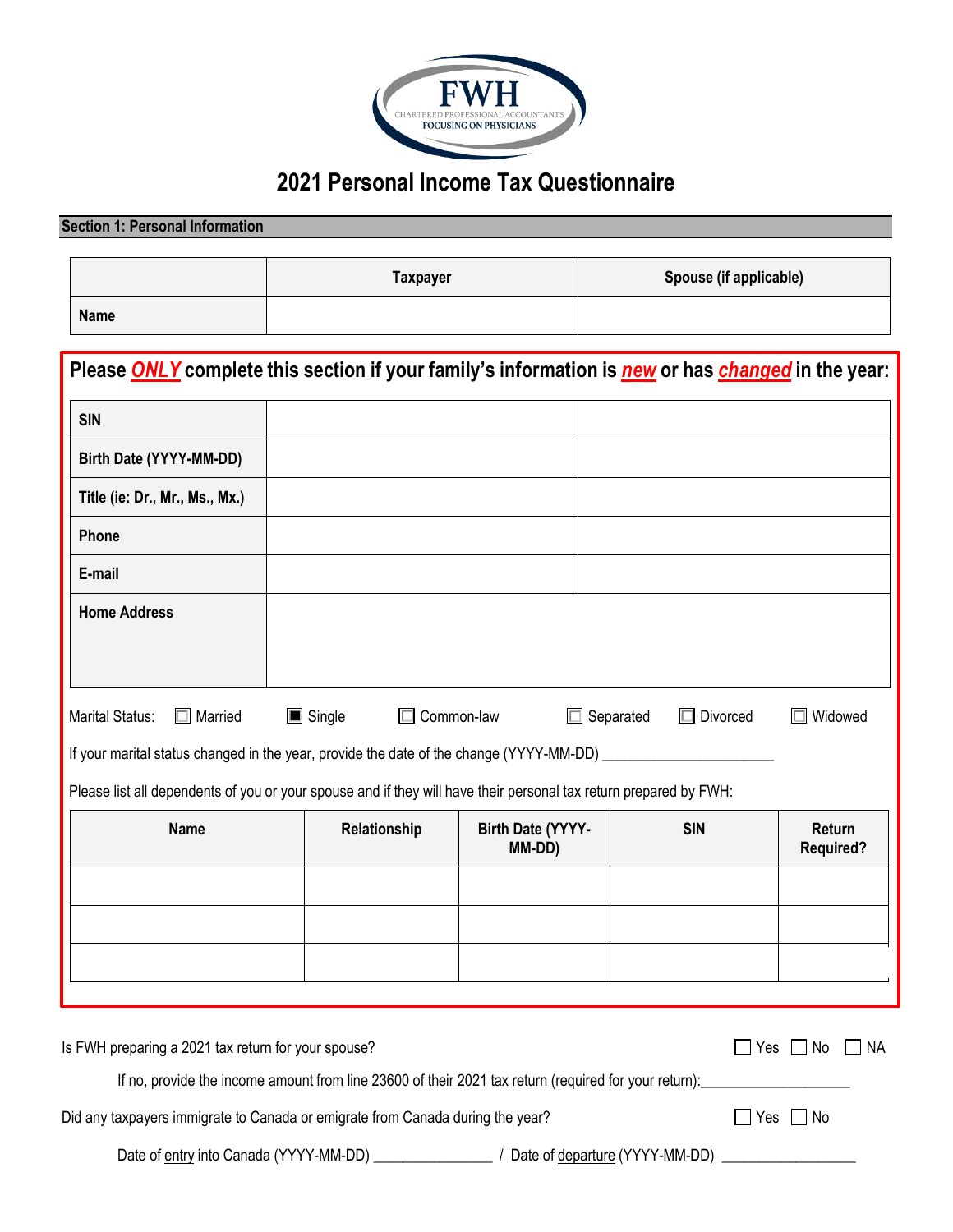If yes, provide date of death (YYYY-MM-DD)  $\qquad \qquad$  a copy of the will and the death certificate.

| Section 2: Canada Revenue Agency Question - Disposal of a principal residence (primary home)                                                                                                                                          |                |                      |
|---------------------------------------------------------------------------------------------------------------------------------------------------------------------------------------------------------------------------------------|----------------|----------------------|
| Did any taxpayers dispose of a principal residence (primary home) during the year?                                                                                                                                                    |                | Yes<br>. No          |
| If yes, please provide:                                                                                                                                                                                                               |                |                      |
|                                                                                                                                                                                                                                       |                |                      |
| Year acquired<br>Selling price<br>$\frac{1}{2}$                                                                                                                                                                                       |                |                      |
| Percentage owned by each of you and your spouse: Taxpayer %________ Spouse %_______<br>$\bullet$                                                                                                                                      |                |                      |
| If the home was not your principal residence for the entire period of ownership (rented out), please also provide:                                                                                                                    |                |                      |
| Original purchase price \$<br>$\bullet$                                                                                                                                                                                               |                |                      |
| Amounts paid for significant renovations \$<br>$\bullet$                                                                                                                                                                              |                |                      |
| Note you will not have to pay tax on any capital gain from selling your house if it was your principal residence for all years that you owned it.                                                                                     |                |                      |
| Section 3: Canada Revenue Agency Question - Foreign property                                                                                                                                                                          |                |                      |
| Did any taxpayers own or hold foreign property with a total cost greater than C\$100,000 any time in the year?                                                                                                                        |                | $\Box$ Yes $\Box$ No |
| If yes, provide detail of foreign property                                                                                                                                                                                            |                |                      |
| <b>Section 4: Income</b>                                                                                                                                                                                                              |                |                      |
| Please indicate which of the following sources of income apply to you (TP) or any family members (SP). Enclose all original tax and other                                                                                             |                |                      |
| information slips supporting these sources of income.                                                                                                                                                                                 |                |                      |
| TP <sub>SP</sub>                                                                                                                                                                                                                      |                |                      |
| T4 (employment), T4A (self-employment/scholarship), T4(OAS) or T4A(P) (pension), T4E (employment insurance)                                                                                                                           |                |                      |
| COVID benefit income - Please complete this section if any taxpayers received the Canada Recovery Benefit (CRB) in 2021.<br>Please also indicate the total amount of any CRB repayments to CRA before December 31, 2021:              |                |                      |
|                                                                                                                                                                                                                                       |                | Repayment \$         |
| Canada Recovery Benefit (CRB) (Jan 1 - Dec 31)                                                                                                                                                                                        | Taxpayer: 1997 | Repayment \$         |
| Business or professional income - Provide income and expense information and/or supporting documents. Refer to the schedule<br>on our website for a listing of the deductible expense items: Business or Professional Income Schedule |                |                      |
| T4RSP (RRSP withdrawals), T4RIF (RRIF income)                                                                                                                                                                                         |                |                      |
| T3, T5, T5008 (investment income), T5013 (limited partnerships or other tax shelters) - Provide all supporting documentation<br>received, including any statement of investment income accompanying T3 or T5 slips.                   |                |                      |
| Summary of capital gains and losses - Capital gains and losses arise upon the disposition of assets including shares, trust units,<br>mutual fund units, bonds, and other real property such as a vacation or rental property.        |                |                      |
| For non-registered personal investments, this information can be provided by obtaining a statement of security dispositions from<br>your investment advisor                                                                           |                |                      |
|                                                                                                                                                                                                                                       |                |                      |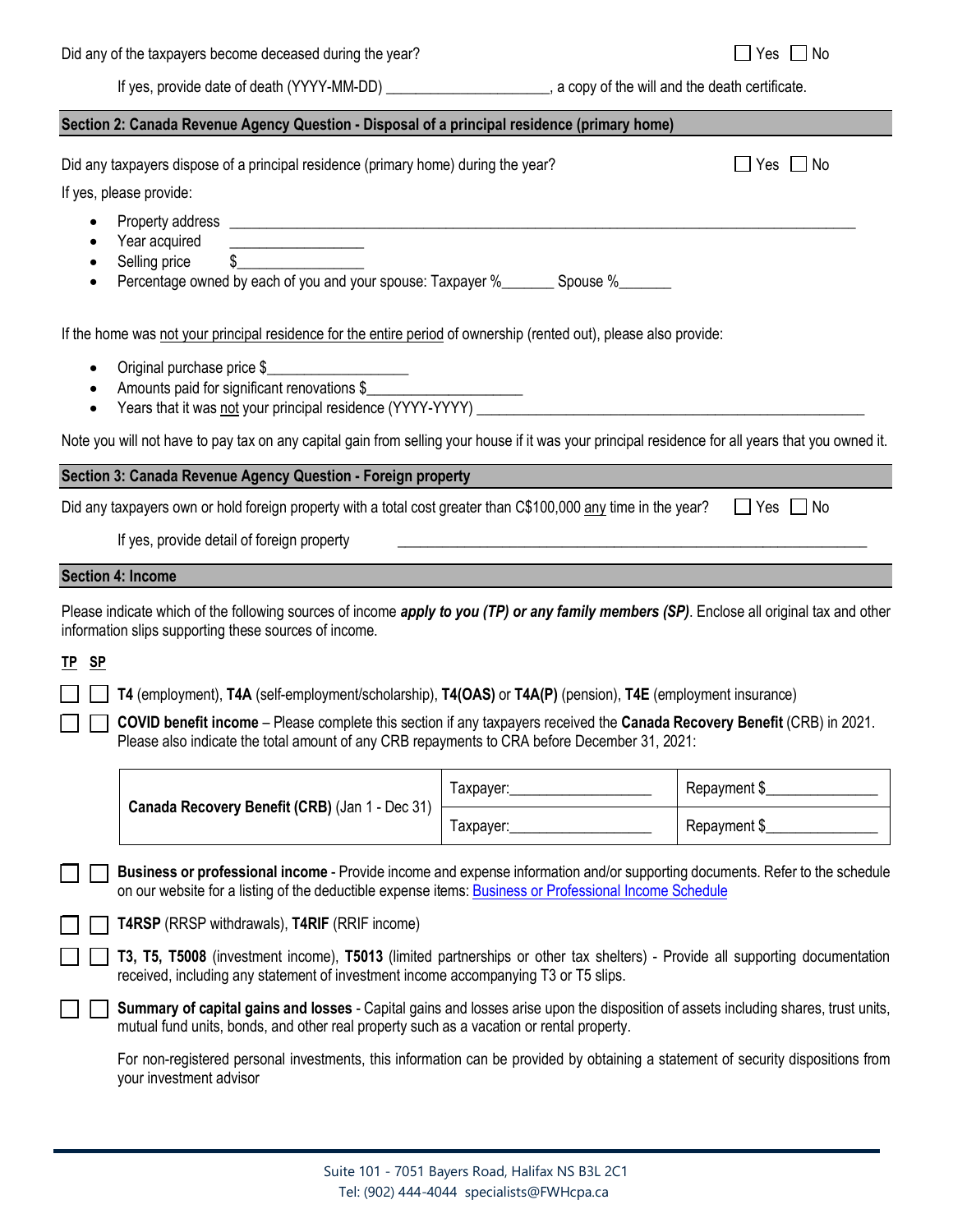|  | Any other sources of income - Provide details and/or explanations:<br><b>Additional comments:</b>                                                                                                                                                                                                 |
|--|---------------------------------------------------------------------------------------------------------------------------------------------------------------------------------------------------------------------------------------------------------------------------------------------------|
|  |                                                                                                                                                                                                                                                                                                   |
|  | Spousal support - Provide the amount of spousal support payments received during the year.                                                                                                                                                                                                        |
|  | Proof of payment made or refund received from foreign tax authority (bank statement, cancelled cheque, or official receipt)                                                                                                                                                                       |
|  | All information slips                                                                                                                                                                                                                                                                             |
|  | Notice of assessment or statement from the foreign tax                                                                                                                                                                                                                                            |
|  | Copies of the foreign income tax return(s) and attachments                                                                                                                                                                                                                                        |
|  | Foreign employment income – If you earned employment income outside of Canada, please provide all the following:                                                                                                                                                                                  |
|  | <b>Rental income</b> - Provide income and expense information and/or supporting documents. Refer to the schedule on our website for<br>a listing of the deductible expense items: Rental Income Schedule                                                                                          |
|  | Provide the statement of adjustments for purchases and/or dispositions of real property excluding your principal residence.                                                                                                                                                                       |
|  | For assets disposed, provide purchase information including purchase date, original cost, and foreign exchange rate at time of<br>purchase (if applicable). Also provide information about the sale including the date, proceeds of disposition, and rate of foreign<br>exchange (if applicable). |

## **Section 5: Deductions**

Please indicate which of the following deductions apply to you or a family member.

**TP SP**

| RRSP contributions - Provide receipts for RRSP contributions for the year. Note, the CRA does not accept bank statements as |  |  |  |  |
|-----------------------------------------------------------------------------------------------------------------------------|--|--|--|--|
| proof of contribution.                                                                                                      |  |  |  |  |

 $\_$  , and the set of the set of the set of the set of the set of the set of the set of the set of the set of the set of the set of the set of the set of the set of the set of the set of the set of the set of the set of th

 $\_$  , and the set of the set of the set of the set of the set of the set of the set of the set of the set of the set of the set of the set of the set of the set of the set of the set of the set of the set of the set of th

| Carrying costs related to investment income - List all investment counsel fees, interest paid on investment loans per financial   |
|-----------------------------------------------------------------------------------------------------------------------------------|
| institution and overdraft interest paid on broker accounts. Also provide copies of all supporting documentation received from the |
| investment broker.                                                                                                                |

| <b>Union and professional dues</b> – Provide receipts showing amounts paid during the year. To be deductible, dues must have been |  |  |
|-----------------------------------------------------------------------------------------------------------------------------------|--|--|
| paid personally, and not by an employer or partnership.                                                                           |  |  |

| Employment expenses - If your employment contract required you to pay expenses for which you did not receive an allowance    |
|------------------------------------------------------------------------------------------------------------------------------|
| from your employer, you may claim certain expenses. Provide details and a signed form T2200 from your employer. Refer to the |
| schedule on our website for a listing of the deductible expense items: Employment Expense Schedule                           |

| <b>Childcare expenses</b> - If payments are made to an individual, include the name and social insurance number of the childcare |  |  |  |  |  |
|----------------------------------------------------------------------------------------------------------------------------------|--|--|--|--|--|
| provider. Also include receipts for summer camps attended by your child.                                                         |  |  |  |  |  |

| Moving expenses - If you moved more than 40 km to be closer to a place of employment or study, then provide supporting details        |
|---------------------------------------------------------------------------------------------------------------------------------------|
| and receipts for your moving expenditures. Refer to the schedule on our website for a listing of the deductible expense items: Moving |
| <b>Expense Schedule</b>                                                                                                               |

### **Additional comments:**

 $\_$  , and the set of the set of the set of the set of the set of the set of the set of the set of the set of the set of the set of the set of the set of the set of the set of the set of the set of the set of the set of th

\_\_\_\_\_\_\_\_\_\_\_\_\_\_\_\_\_\_\_\_\_\_\_\_\_\_\_\_\_\_\_\_\_\_\_\_\_\_\_\_\_\_\_\_\_\_\_\_\_\_\_\_\_\_\_\_\_\_\_\_\_\_\_\_\_\_\_\_\_\_\_\_\_\_\_\_\_\_\_\_\_\_\_\_\_\_\_\_\_\_\_\_\_\_\_\_\_\_\_\_\_\_\_\_\_\_\_\_\_\_\_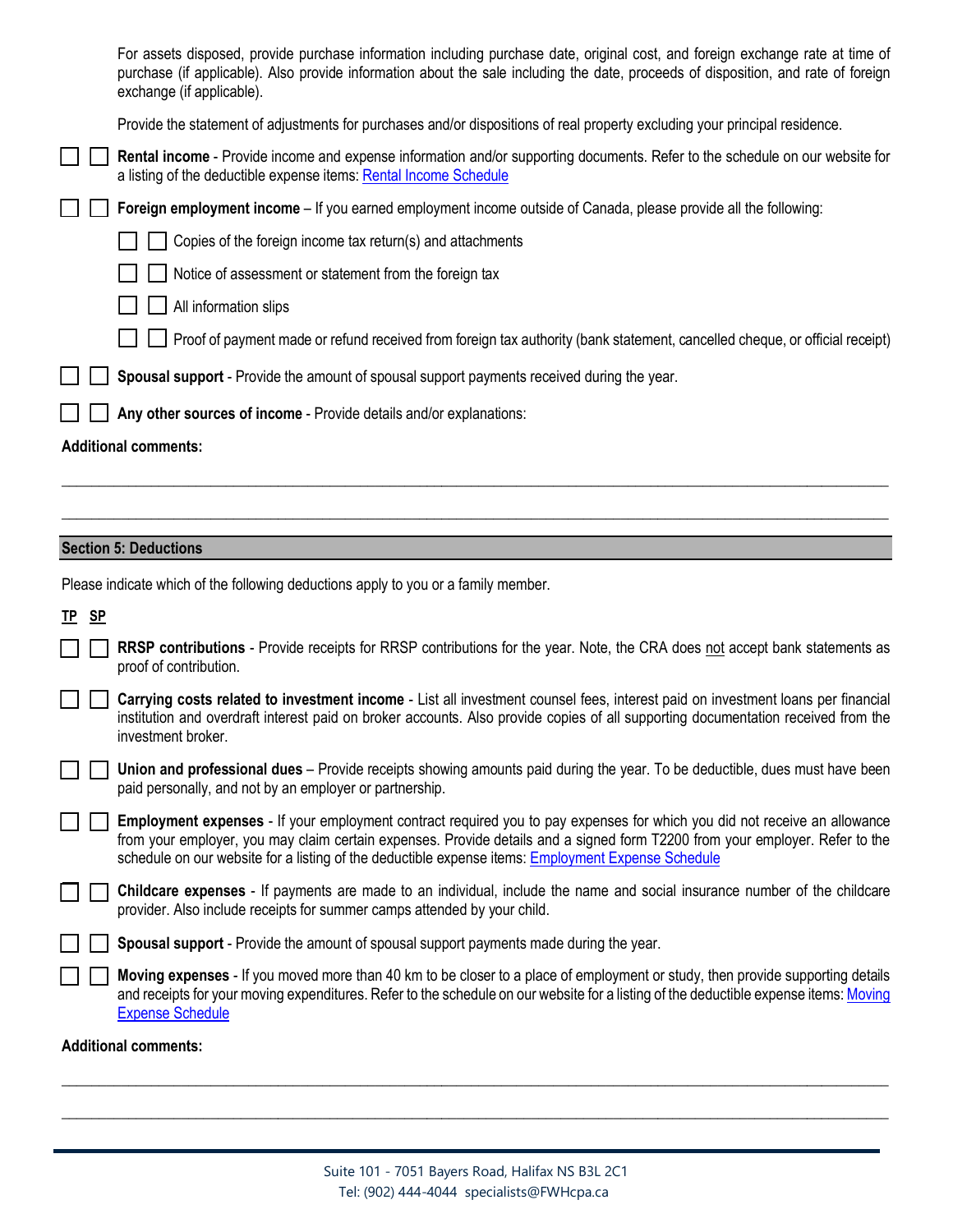# **Section 6: Tax Credits**

Please indicate which of the following tax credits apply to you or any family members

| TP <sub>SP</sub> |                                                                                                                                                                                                                                                                                                                                                                                                                                                                                                                                     |
|------------------|-------------------------------------------------------------------------------------------------------------------------------------------------------------------------------------------------------------------------------------------------------------------------------------------------------------------------------------------------------------------------------------------------------------------------------------------------------------------------------------------------------------------------------------|
|                  | Medical expenses - Amount eligible is the least amount of \$2,421 or 3% of net income. Must have at least a minimum of this<br>threshold.                                                                                                                                                                                                                                                                                                                                                                                           |
|                  | For expenses other than prescription drugs include all receipts in respect of your immediate family, net of insurance<br>reimbursement.                                                                                                                                                                                                                                                                                                                                                                                             |
|                  | Provide the premiums paid for private health insurance, if any.<br>For prescription drugs, provide a listing from your pharmacy showing the amounts paid in 2021. Individual receipts should be<br>provided only for prescriptions not already included on the pharmacy listing.<br>Registered massage therapy is not an eligible medical expense in Nova Scotia and is only eligible for residents of BC, NB,<br>NL, ON, and PE. Provide registered massage therapy receipts only if you are a resident of one of these provinces. |
|                  | Charitable or political donations - Include any 2021 charitable donation receipts as well as those from the prior five years that<br>have not been claimed for tax purposes. Note that Go Fund Me donations are not deductible unless paid to a registered charity.                                                                                                                                                                                                                                                                 |
|                  | Tuition and education - Provide form T2202 from educational institutions in Canada. Most schools make these forms available for<br>download by students from their student account on the school website. Where tuition fees are paid to a qualifying institution outside<br>Canada, Form TL11A should be filled out and signed by a representative of the foreign university.                                                                                                                                                      |
|                  | <b>IMPORTANT:</b> Do you wish to transfer education tax credits to a spouse/parent, or from a child?<br>$Yes \tN$                                                                                                                                                                                                                                                                                                                                                                                                                   |
|                  | If yes, please have the student complete and sign the T2202 or TL11A in the section designating a transfer of education credits to<br>a spouse or parent.                                                                                                                                                                                                                                                                                                                                                                           |
|                  | Interest on student loans - Interest on student loans administered under either the Canada or a Provincial Student Loans Program<br>qualifies for a tax credit. Provide a statement from the financial institution administering your student loan showing interest paid in<br>the year. Note, interest paid for any other indebtedness, such as bank loans or lines of credit is not eligible.                                                                                                                                     |
|                  | Disability - If you or a dependant is "markedly restricted" in your daily living activities because of mental or physical impairment,<br>provide a signed form T2201 only if you have not provided the form to the CRA in a prior year.                                                                                                                                                                                                                                                                                             |
|                  | Adoption expenses - Eligible expenses relating to the adoption of a child including adoption agency fees, court costs, legal<br>expenses, travel costs, and other mandatory expenses. The maximum claim is \$16,729 for each child adopted. The claim is made<br>in the year of the later of these two dates: the adoption order is recognized by a government in Canada or the child begins to live<br>permanently with you.                                                                                                       |
|                  | First-time home buyers - To qualify for the first-time home buyers' tax credit, you or your spouse or partner must not have owned<br>another home in 2021 or four preceding calendar years. Provide us with a copy of the statement of adjustments that you received<br>from your lawyer when you purchased your home.                                                                                                                                                                                                              |
|                  | Eligible educator school supply tax credit – For more information, click here Eligible educator school supply credit information                                                                                                                                                                                                                                                                                                                                                                                                    |
|                  | Home accessibility expenses - For more information, click here Home accessibility expenses                                                                                                                                                                                                                                                                                                                                                                                                                                          |
|                  | <b>Additional comments:</b>                                                                                                                                                                                                                                                                                                                                                                                                                                                                                                         |
|                  |                                                                                                                                                                                                                                                                                                                                                                                                                                                                                                                                     |

#### **Section 7: Other**

 $\overline{\phantom{a}}$ 

**2020 Personal income tax return** - Please provide a copy of your return if not prepared by Flaim Wolsey Hall.

 $\_$  , and the set of the set of the set of the set of the set of the set of the set of the set of the set of the set of the set of the set of the set of the set of the set of the set of the set of the set of the set of th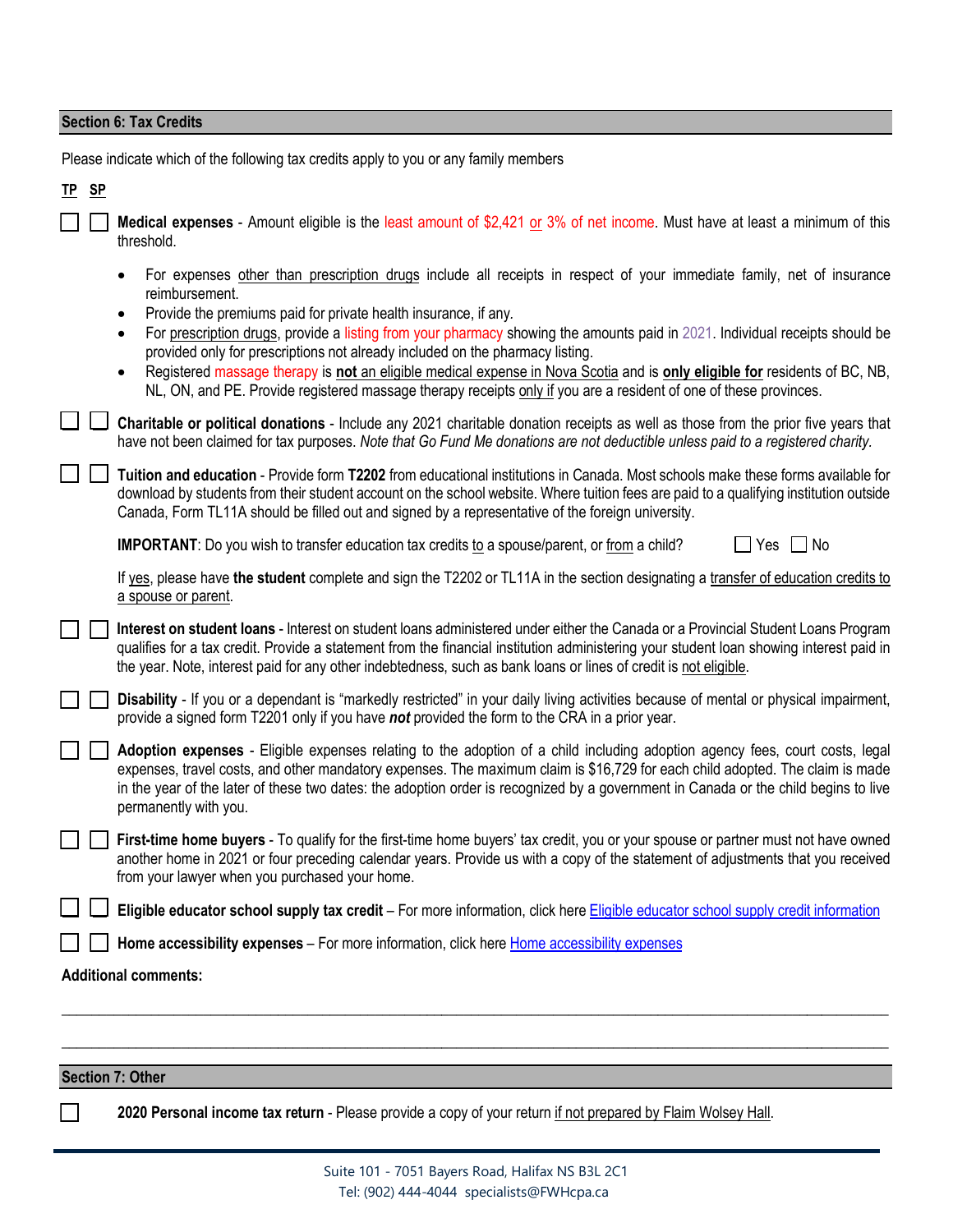| × |  |  |  |
|---|--|--|--|

**Investment or bank accounts** - Did you close a bank account or investment account during the year?  $\Box$  Yes  $\Box$  No

If yes, specify:

| Section 8: NEW - Temporary COVID-19 Measures - Home Office Expense                                                                                                                                                                                                                                                                                                                                     |                                 |  |
|--------------------------------------------------------------------------------------------------------------------------------------------------------------------------------------------------------------------------------------------------------------------------------------------------------------------------------------------------------------------------------------------------------|---------------------------------|--|
| Do you have a corporation through which you claim a home office expense deduction?<br>∣ I No<br>Yes I                                                                                                                                                                                                                                                                                                  |                                 |  |
| If yes, and unless your spouse also worked from home, please proceed to Section 9.                                                                                                                                                                                                                                                                                                                     |                                 |  |
| If you are not claiming home office in your company, did any taxpayers work from a home office during the year? $\Box$ Yes $\Box$ No                                                                                                                                                                                                                                                                   |                                 |  |
| If no, please proceed to Section 9.                                                                                                                                                                                                                                                                                                                                                                    |                                 |  |
| If yes, please indicate which of the following criteria are met during 2021:                                                                                                                                                                                                                                                                                                                           |                                 |  |
| The taxpayer worked from home during 2021 due to the COVID-19 pandemic or the taxpayer's employer required the taxpayer to<br>work from home.                                                                                                                                                                                                                                                          |                                 |  |
| The taxpayer worked more than 50% of the time from home for a period of at least four consecutive weeks in 2021.                                                                                                                                                                                                                                                                                       |                                 |  |
| Home office expenses were incurred directly by the taxpayer to work from home during this period.                                                                                                                                                                                                                                                                                                      |                                 |  |
| The taxpayer's employer did not reimburse the taxpayer for all of the incurred home office expenses.                                                                                                                                                                                                                                                                                                   |                                 |  |
| If all the above criteria are met, the taxpayer has the option to claim the temporary flat rate method for home office expenses by claiming \$2<br>per day for all days that were worked from home, to a maximum of 250 days. If the taxpayer wishes to claim this, please provide the name of<br>the taxpayer and the amount of days worked from home due to the COVID-19 pandemic during 2021 below. |                                 |  |
| <b>Name</b>                                                                                                                                                                                                                                                                                                                                                                                            | Number of days worked from home |  |
|                                                                                                                                                                                                                                                                                                                                                                                                        |                                 |  |
|                                                                                                                                                                                                                                                                                                                                                                                                        |                                 |  |
|                                                                                                                                                                                                                                                                                                                                                                                                        |                                 |  |

Did the taxpayer complete and sign Form T2200S or receive Form T2200 from their employer?  $\Box$  Yes  $\Box$  No

# **If no, do not complete the following, please use the section above. Only complete the following section if you have a completed Form T2200S or Form T2200**

If yes, the taxpayer is eligible to claim the detailed method of home office expenses. If this is preferred over the temporary flat rate method, please provide the following:

| Electricity, heat, water, home internet access fees |                            |
|-----------------------------------------------------|----------------------------|
| Maintenance (cleaning supplies, light bulbs, etc.)  |                            |
| Home insurance (commission employees only)          |                            |
| Property taxes (commission employees only)          |                            |
| Total expenses                                      |                            |
| Total square footage of home                        | Home office square footage |
|                                                     |                            |

For a comprehensive list of eligible expenses, click here [Home Office Expenses](https://www.canada.ca/en/revenue-agency/services/tax/individuals/topics/about-your-tax-return/tax-return/completing-a-tax-return/deductions-credits-expenses/line-229-other-employment-expenses/work-space-home-expenses/expenses-can-claim.html#h-2)